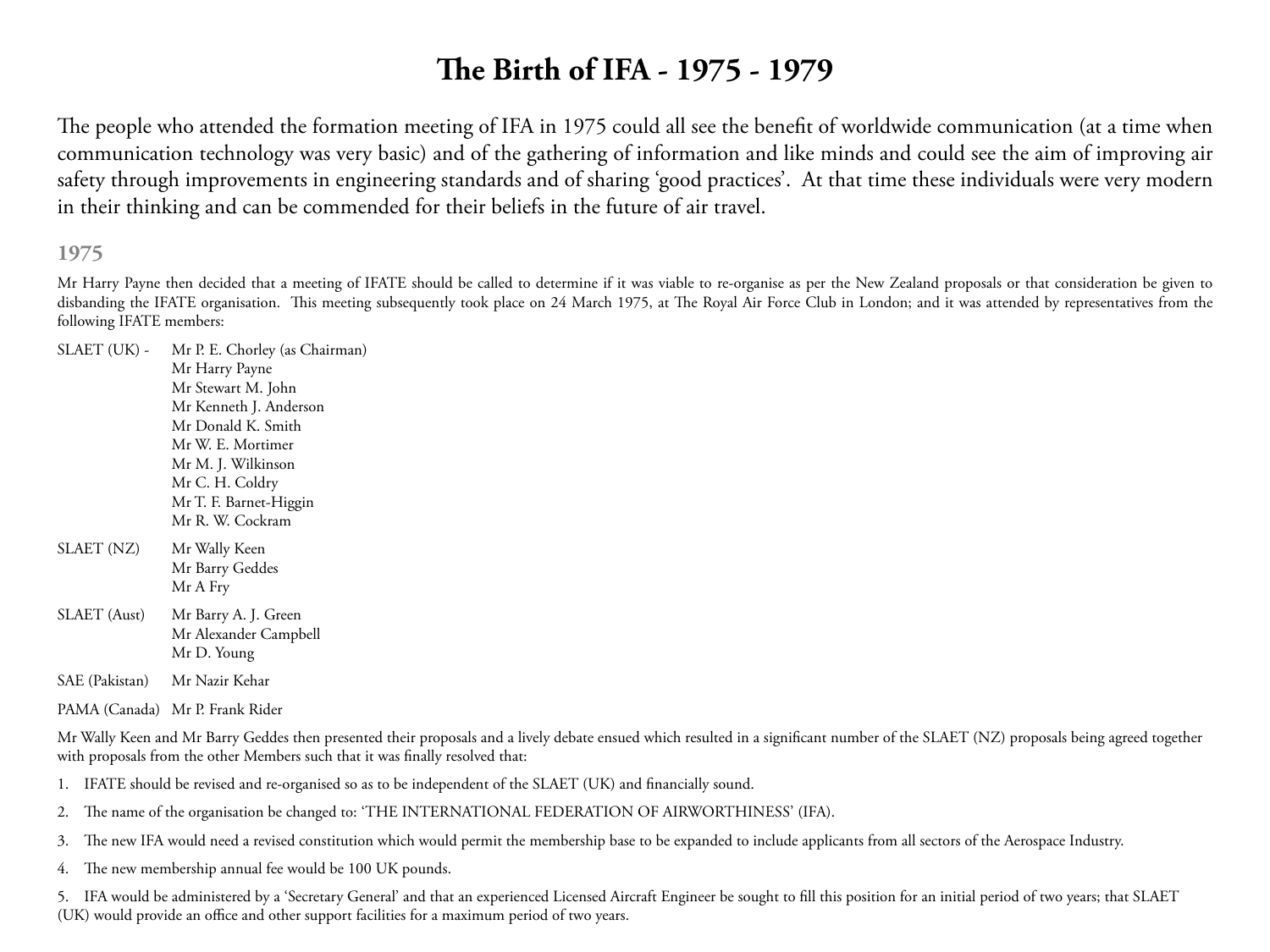Mr Don Smith was appointed as Secretary General.

6. IFA would appoint a 'Patron, President and Global Vice Presidents' as members of a twelve person IFA Executive Council, elected by the Members and that regular meetings of this Executive Council would be held during the year.

Mr Stewart M. John was appointed Executive Vice President and as Global VP's Mr John F. McDonald (USA) and Mr Gordon Patterson (Australia).

7. IFA would organise a 'sponsored ' Annual International Conference in conjunction with its Annual General Meeting, and that these Conferences should be held in different geographical locations.

8. IFA would need to improve communication with its members and it was thus agreed to publish Newsletters, similar to those edited by Mr Maurice Wilkinson on behalf of the IFATE Overseas Liaison Committee.

Thus on the 24th MARCH 1975, THE INTERNATIONAL FEDERATION OF AIRWORTHINESS was begun.

Later, following a visit to Karachi by Mr Stewart John, Mr. Syed Ajaz Ali(see photo) (Director of Maintenance & Engineering, Pakistan International Airways) accepted the invitation to be IFA's first President for a two-year period.

One of the new Secretary General's first tasks was to produce publicity material and send it out to prospective new members and the international aeronautical press. Altogether over 200 sets of publicity material were sent out world-wide, using every opportunity to publicise IFA,

Having established contact during earlier visits to the IATA headquarters in Montreal, Mr Don Smith was invited to attend the IATA AGM in Oslo, during September/October. He was also invited to represent IFA at the Opening Ceremony of the 3rd

Airport Construction and Equipment Exhibition in Brussels which took place on 15th September.

## **1976**

In January Mr Don Smith embarked on a publicity tour of Australasia and the Far East. He visited Karachi, Singapore, Sydney, Auckland, Wellington, Christchurch, Hong Kong and Bangkok with successful results as four new members can be attributed to the visits. During his stay in Karachi, plans were laid for IFA's first International Conference to be held there in November 1976.

Gradually, month by month the membership numbers built up as IFA gathered momentum, increasing to twenty.

IFA's first International Conference, (the 7th, since IFATE was formed), was held in Karachi on 1-3 November. The Theme was 'International Airworthiness'. The Opening Address was given by Air Marshall M. Kur Khan, Chairman and CEO, Pakistan Intl Airways, and was attended by one hundred and fifty delegates.

Papers were presented by Sir Geoffrey Roberts, Mr TD Guilbert, Chief Surveyor UKCAA and Mr John McDonald, V.P. Engineering and maintenance, Flying Tiger Airline and IFA V.P. North America.

Following the Conference, the IFA Executive Vice President and Secretary-General attended the IATA Annual General Meeting in Singapore on 8-10 November 1976, again making useful contacts and spreading the news of the existence of IFA.

## **1977**

In January 1977, the IFA Select Committee (formed at the 1976 conference) held their first meeting in Singapore - to study the possibility of establishing an International Standardisation of Basic Qualifications for Aircraft Engineer Licenses. Following the meeting, SLAET (UK) led the study by forming a Committee which gathered information from the UK/Europe region.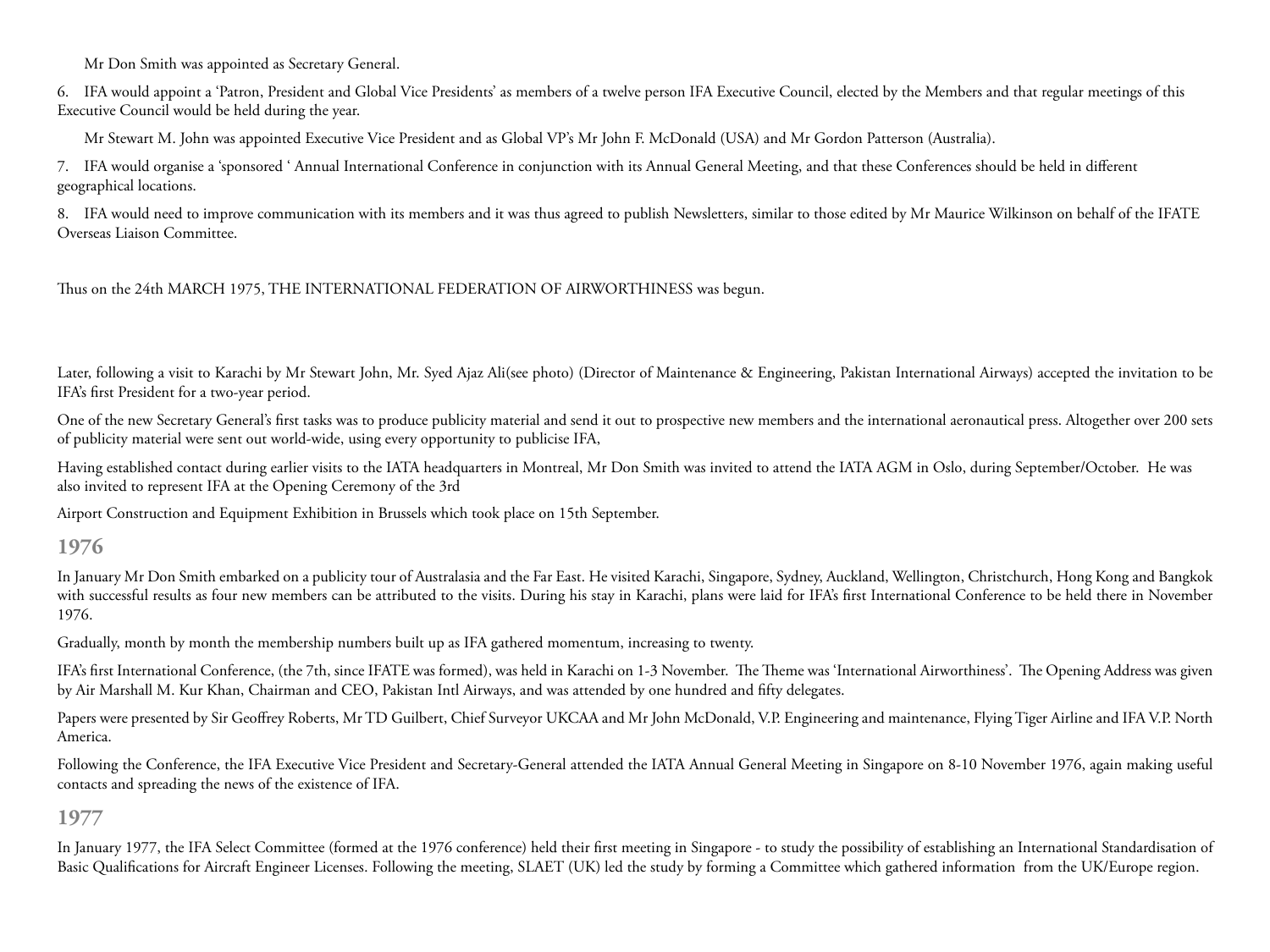Now that IFA was becoming known around the world, an invitation was made for Mr. Don Smith to speak at the 5th Orient Airline Association (OAA) Air Safety Seminar in Hong Kong in May. His subject was 'Airworthiness Directives', which generated considerable discussion among the air safety experts gathered there from around the world.

The 8th IFA AGM/Conference was held in Sydney on 9-12 November. Sponsored by SLAET (Australia) and the General Aviation Industry in Australia. Sir Geoffrey Roberts, C.B.E, presented the Opening Address. Seventy five delegates attended and the following papers were presented and well received:

- 1. Airworthiness Control of Maintenance in Australia ,by Mr. N.H. O'Neill, Chief Airworthiness, Dept of Transport (Air Transport Group) - Australia
- 2. The Nomad Aircraft -Maintenance and Operation by, Mr. Barry C.A. Lagden, Government Aircraft Factory (GAF).
- 3. General Aviation in Australia, by Mr. D. Crompton, General Manager B.S. Stillwell Aviation Group

At the conference, IFA set up the Select Committee, on International Standardisation of Basic Qualifications for Aircraft Engineering. The terms of reference of the committee were as follows:

**"The International Federation of Airworthiness should establish a select working committee to determine the existing education, training and practical experience requirements in each of the member States of ICAO, for certifying engineers as applied in aviation companies, airlines and industrial aviation organisations. This select Committee would be charged with the compilation of a comprehensive document, to be submitted to the Executive Council of the International Federation of Airworthiness for establishing the areas of technical compatibility that exists within the member States. This information is then to be used to form a basis for the future establishment of an International Basic qualification in Aircraft Engineering.**

### **1978**

The Secretary General, still endeavouring to spread IFA's name throughout the world of aviation, accepted an invitation to speak about IFA and 'International Airworthiness', at the Conference of the Aviation Technical Education Council (ATEC), in April in Tulsa, Oklahoma.

New Zealand was the venue for the 9th IFA Conference/AGM. Hosted by Air New Zealand the meeting was held in Auckland on 30 October to 2 November with approximately 100 delegates attending. During the meeting, having completed his two-year term of office, Mr. Ajaz Ali handed over the Presidency to Dr.Yoshi Funatsu (Senior Vice President, Engineering & Maintenance, All Nippon Airways) for the period 1978-1980. Sir Geoffrey Roberts was appointed Patron of the IFA.

The IFA Scholarship Administrator (designate) Mr. Len Gore gave an introductory paper on a proposed IFA Scholarship Award Scheme. It was hoped to make the first selection at the 1979 AGM in Tokyo

#### **1979**

In February Mr Don Smith accepted an invitation from the organisers of AIRMEC '79 (a UK based conference organisation), which was held in Zurich. He acted as Chairman of one of the sessions and later in the programme, presented a paper entitled, 'Maintenance-Airworthiness- Economics'. Accompanied by Mr Jack Finnimore (Executive Director, SLAET (UK)) they were given the opportunity of organising a dinner for delegates where the IFA Patron, Sir Geoffrey Roberts was guest of Honour, an excellent opportunity to publicise IFA.

The 10th IFA Conference/AGM were held in Tokyo on 15-17 October. The theme was 'Maintenance & Economics' and with over one hundred and thirty delegates was a very successful event. The Opening Address was given by Mr. C. Noda (President Japan Aircraft Engineers Association (JAEA) and V.P. Japan Airlines).

There were three sessions chaired by:

- 1. Mr. John McDonald with papers by All Nippon Airways
- 2. Mr H.I. Millar with papers by Lockheed California
- 3. Mr Stewart M. John with papers by, Rolls Royce, General Electric and Pratt & Whitney.